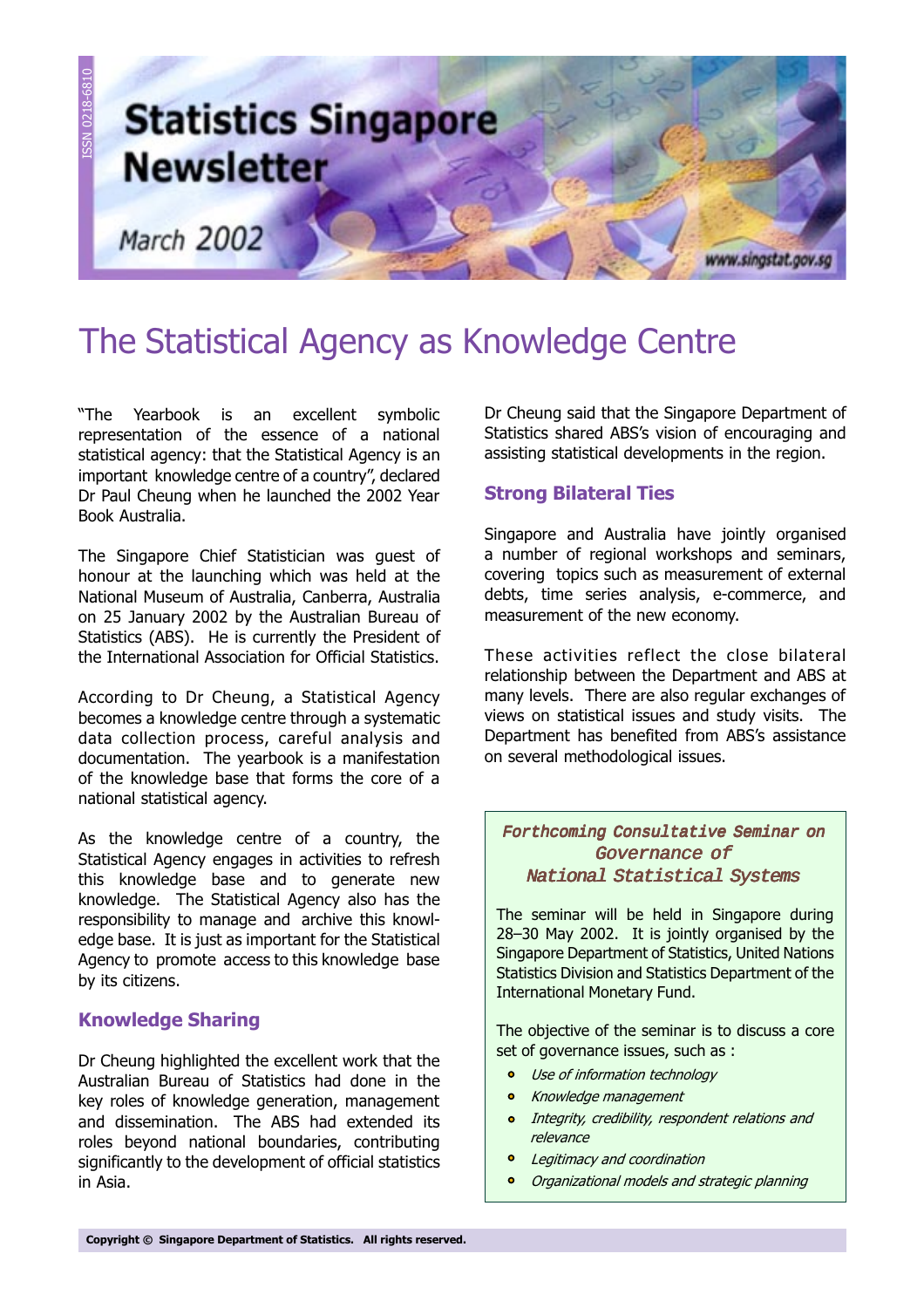# Benchmarking of Statistical Surveys : Business Expectations Survey

by Koh Sok San Business Statistics Division Singapore Department of Statistics

# **Introduction**

The Singapore Department of Statistics' (DOS) mission is to develop and manage a national statistical information system of quality and integrity to support Singapore's social and economic development. In a continuous effort to improve practices and achieve better results, DOS is constantly benchmarking its performance against international best practices in statistical activities.

# Benchmarking of the Business Expectations Survey

DOS' Business Expectations Survey (BES) of the Commerce and Services Sectors<sup>1</sup> is one area in which DOS undertook the benchmarking exercise recently. The intended outcome of the benchmarking is to identify areas of best practice that could be incorporated into the survey processes and the compilation of results.

The BES has been conducted on a quarterly basis since 1976. The aim of this survey is to obtain information on business experience for the past quarter and the outlook for the immediate future.

In 1999 and 2001, DOS participated in the workshops on Business Tendency Surveys organised by the Organisation for Economic Co-operation and Development (OECD), United Nations Economic and Social Commission for Asia and the Pacific (UNESCAP) and Asian Development Bank (ADB). The aim of these workshops is to encourage countries to adopt a core set of standard questions in their BES to make inter-country comparison possible. Through these workshops, OECD introduced a set of methodological guidelines for

#### What is Benchmarking

Benchmarking is an ongoing process which identifies and introduces better practices into an organisation by comparing one's performance with another external organisation operating in similar fields. The purpose is therefore to identify and introduce areas of improvements so as to achieve greater efficiency and effectiveness. Benchmarking thus provides better insights into how workflow or methods can be developed or improved upon and made more effective.

countries in the Asia Pacific region to adopt in their BES. OECD countries such as Austria, Belgium and Denmark have already adopted these practices.

# Areas to be Benchmarked

OECD's methodological guidelines are used as the basis for DOS' statistical benchmarking of the BES. focusing on the following areas :

- BES questionnaire format and design
- Method of selecting the BES sample
- **\*** Calculation methodology of BES findings

# Questionnaire Format and Design

# **OECD's recommendation**

Questionnaire format and design covers the following areas :

- Type of variable
- (ie qualitative versus quantitative)2
- Format of questions asked
- (ie past, present or future tendency)
- Reference period covered by variable
- Core variables to be included

<sup>1</sup> The commerce sector comprises wholesale trade, retail trade, hotels and catering trade while the services sector comprises transport and storage, business services, real estate and financial services.

<sup>2</sup> Qualitative questions do not require exact figures. Instead, they ask for the respondents' assessment of the current situation or judgement on the direction of changes, eg "up", "unchanged" or "down".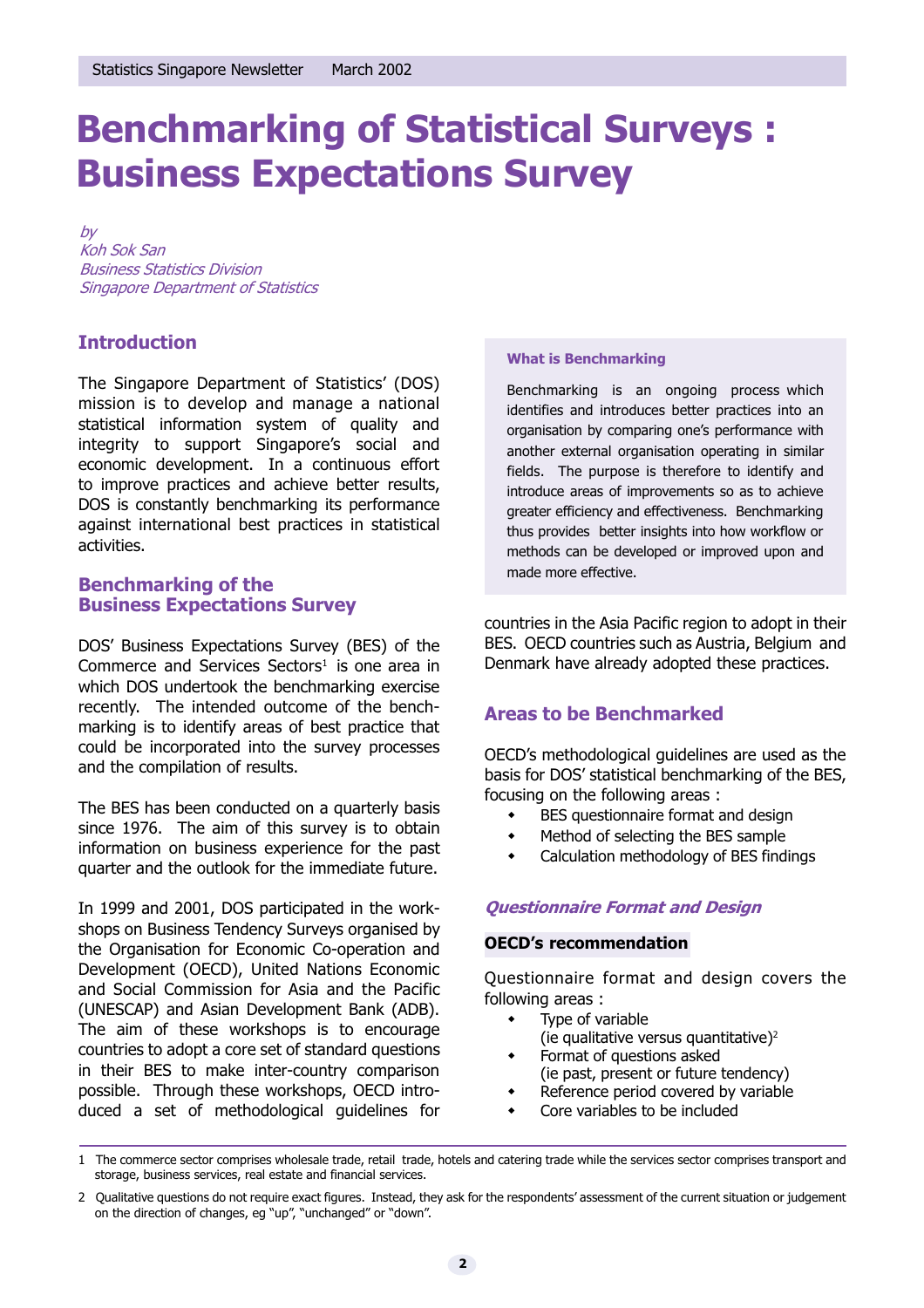OECD recommends BES' questions to be qualitative especially variables which measure expectations, are difficult or impossible to measure by conventional methods, and are sensitive to economic cycles.

The questions asked may refer to future, present or past tendency. Answers to the questions should generally be in the form of three-fold multiple-choice format.

For example :

- Questions relating to the assessment of the current situation should be compared with the normal. Respondents will have to assess whether the current situation is "above" normal/normal/below normal".
- **\*** Assessment of the present general business situation should be in the form of "good/ sufficient/bad".
- Judgement of the past or the future situation will be in terms of "up/unchanged/ down".

The questions should pertain to the next  $3-4$ months for assessment of the future and the past 3-4 months for assessment of past performance relating to the respondents' own businesses. For questions seeking respondents' general sentiments of the overall business situation, the period should be for the next 6 months.

With respect to the above areas, OECD introduced a list of variables to be included in the BES questionnaire. These are summarised in Table 1.

#### TABLE 1 COMPARISON OF OECD AND DOS' QUALITATIVE VARIABLES

|    | Variables                                                  | DOS' BES |
|----|------------------------------------------------------------|----------|
| 1  | <b>Business Situation</b>                                  |          |
|    |                                                            |          |
| 2  | Competition in your Sector of Activity                     |          |
| 3  | <b>Factors Limiting Business Activity</b>                  |          |
| 4  | Volume of Orders placed with Suppliers*                    |          |
| 5. | Level of Stocks*                                           |          |
| 6  | Average Selling Prices/<br>Average Rate of Service Charged |          |
| 7  | No. of Persons Engaged                                     |          |
| 8  | <b>Financial Situation</b>                                 |          |
| 9  | <b>Access to Credit</b>                                    | x        |
| 10 | Volume of Demand                                           | x        |

For the fourth and fifth variable, DOS' use "purchases of goods and materials" and "stocks of goods and materials".

Variables that are included in DOS' BES are indicated with a tick. This will be discussed further in the next sub-section.

# DOS' practice

In DOS' BES questionnaire, majority of the variables included is qualitative. Survey respondents are asked to provide their expectations for the next  $3-6$  months and business performance during the past three months. The answers required are "up/same/ down" or "improve/same/deteriorate" respectively.

Some quantitative items are included in the BES. These are used as inputs to compute other indicators such as the Quarterly Business Receipts Index and the Wholesale Trade Index. By having other surveys tag on to BES, we cut down on the questionnaires sent to firms, thereby reducing firms reporting burden.

Another secondary use of the quantitative information is to cross-check against the qualitative returns. For instance, if the expected turnover shows an increase, then the business expectations should be "up".

Nevertheless, DOS has taken steps to simplify the BES form by reducing the number of quantitative questions. In addition, DOS is considering moving all quantitative items to other quarterly surveys to re-position BES as a purely qualitative survey. This would help improve BES' response and data timeliness.

With respect to the core variables recommended by OECD, DOS' BES covers 8 out of the 10 variables (see Table 1). Questions on access to credit and volume of demand are not included in DOS' BES. A question on access to credit was previously included but was later removed as most returns showed that this item was not an important factor in firms business operation.

DOS' BES collects information on operating receipts/turnover (instead of volume of demand). Both variables should show a close correlation.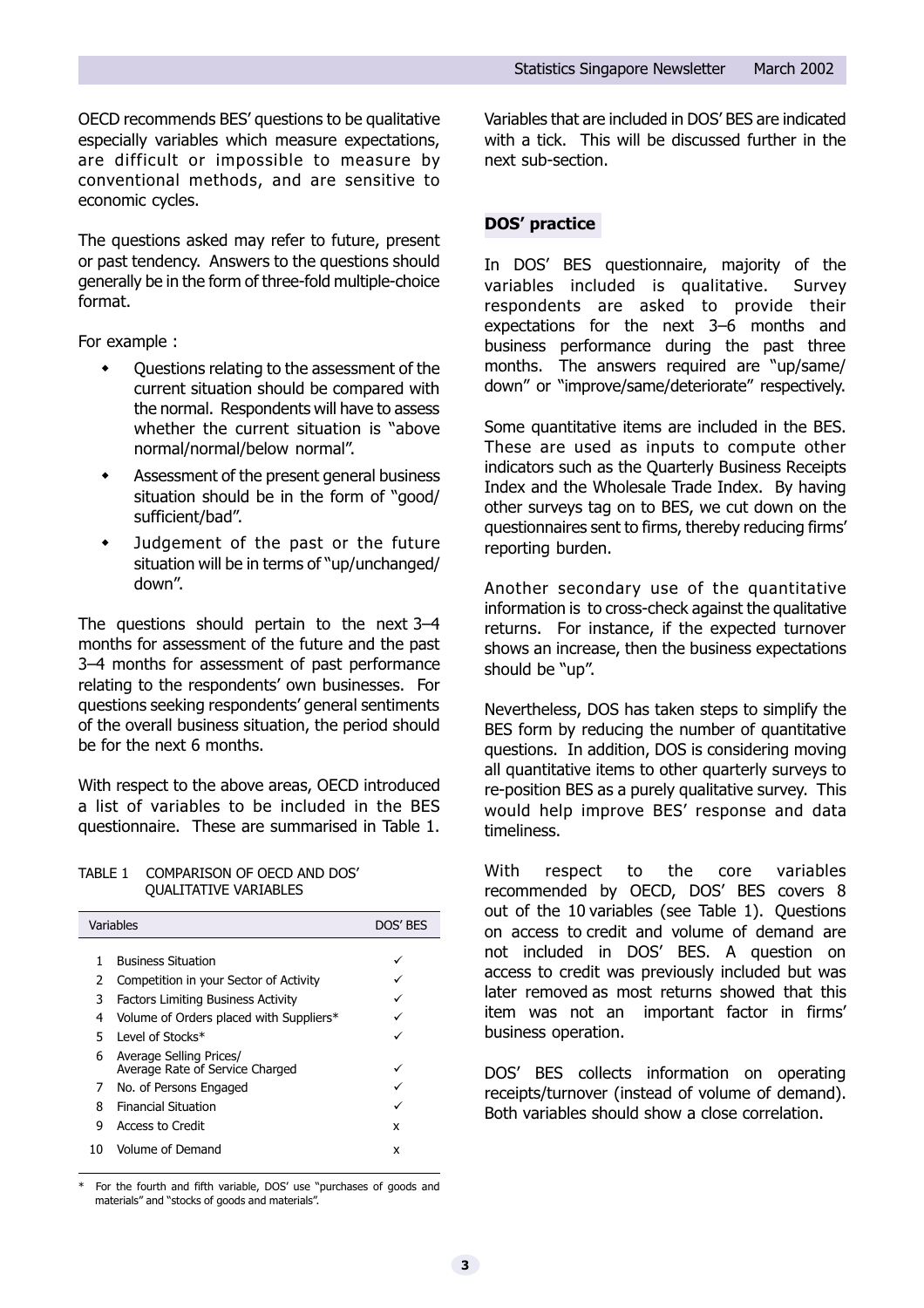# Method of Sample Selection

#### **OECD's recommendation**

OECD recommends any one of these three sampling methodologies to select the sample firms to be covered in the BES :

- 1 Stratified Random Sampling Sample from the population frame is stratified into different strata. A random selection is then conducted within each of the stratum.
- 2 Restricted Sampling

The sample is drawn from the part of the population that is readily accessible. This sample consists mainly of larger firms.

3 Purposive Sampling A sample of "representative" units is drawn

from the population. The sample is usually biased towards larger enterprises.

Stratified random sampling is the most popular method used by OECD countries. The population frame is sourced from statistical registers or administrative registers and the selection of sampling units is either at enterprise or establishment<sup>3</sup> level. Most OECD countries select their sampling units at the enterprise level.

### DOS' practice

DOS' BES population frame is sourced from DOS' statistical register, the Commercial Establishment Information System (CEIS). The population is stratified by business activity and employment size at the enterprise level. Stratified random sampling is then applied to select the sample. DOS' sampling methodology is in accordance with OECD's recommendations.

# Calculation Methodology of BES Findings

#### **OECD's recommendation**

At the end of the survey when the returns are in, the data are compiled and processed to produce meaningful findings which reflect the business situation.

For qualitative questions in three-fold format, OECD recommends that the results be derived by summing up firms' responses separately for "up", "unchanged" or "down" for each question. Each set of answers are then weighted and grossed up to represent the sentiments of the overall population.

The survey findings are usually presented in the form of net balance, which is obtained by taking the difference between the weighted percentages of respondents giving favourable and unfavourable answers. "Unchanged" answers are not taken into account since these are neutral.

Weighting of the data is required to correct for sample bias. Weighting needs to be applied at both enterprise and industry levels.

OECD recommends using employment size as the weighting variable at the enterprise level. However, a different weighting variable may be used depending on the method of sample selection adopted. At the industry level, either value added, output or employment can be used.

# DOS' practice

DOS' computation of the BES findings is similar to that recommended by OECD. Results are also presented in the form of weighted net balances.

With respect to weighting, DOS uses operating receipts/turnover as the weighting variable at the enterprise level as this is used as the criterion for sample selection. At industry level, value added is used to weight the results.

<sup>3</sup> An enterprise is a multi-activity firm with each unit or branch engaging in one activity in a single location. These units or branches are termed as establishments.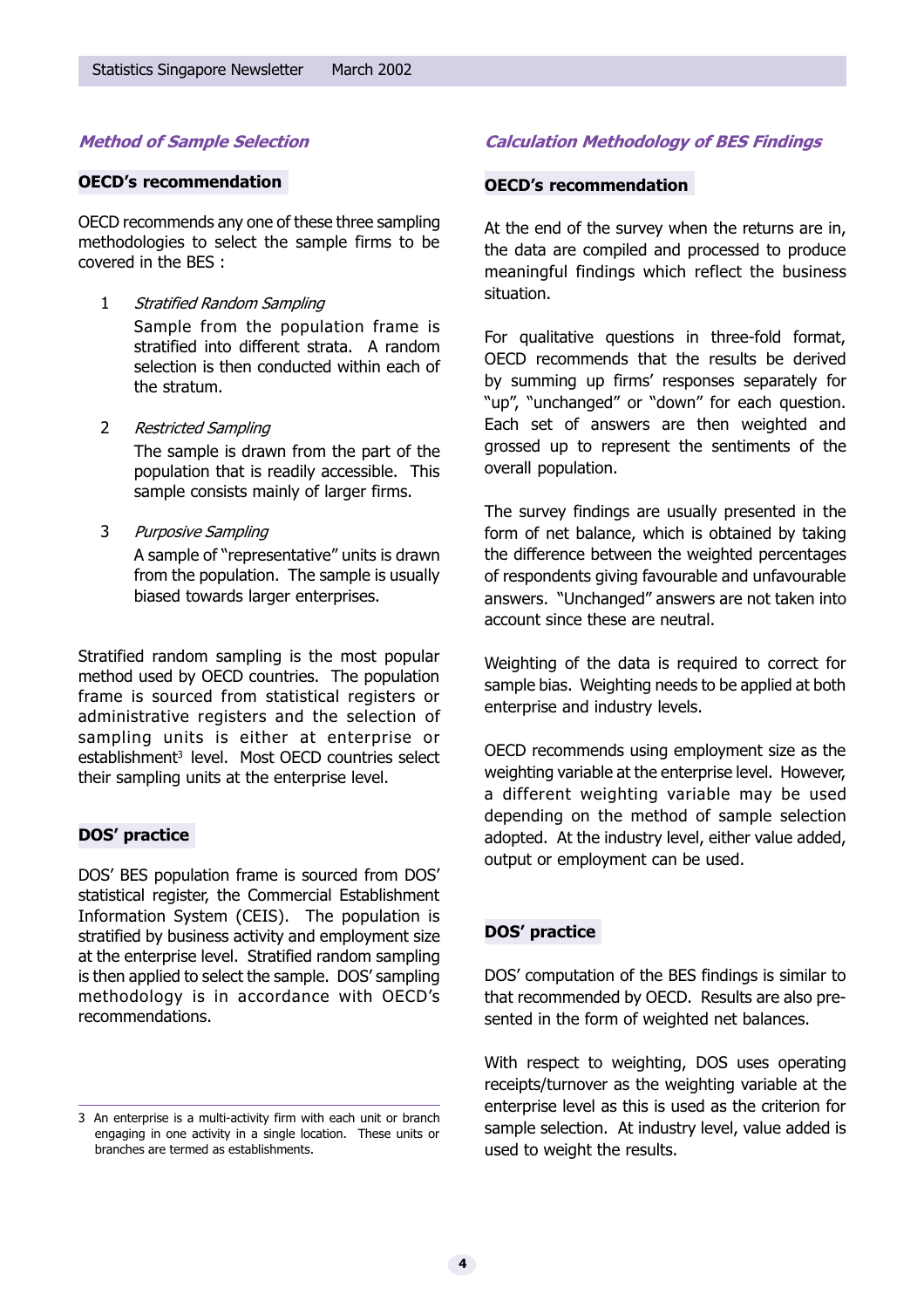# Overall Evaluation

The benchmarking exercise of BES revealed that in many aspects, DOS' practice is in concordance with OECD's practices. Only slight variations exist between DOS and OECD's methodologies, particularly with respect to the type of variable. These are summarised and evaluated below :

**Type of Variable** 

OECD recommends BES to contain qualitative questions only. However, due to DOS' BES data being used for other indicators, quantitative items are also collected via the BES. DOS has cut down on the number of quantitative items substantially and is also planning to move all quantitative questions to other quarterly surveys.

Inclusion of Core Variables DOS' BES covers most of the 10 core variables recommended by OECD. Where relevant to Singapore's context, DOS will include other core variables to capture a more complete picture of the business situation.

Weighting Methodology Weighting methodology of DOS' BES differs slightly from that recommended by OECD for enterprise level due to the sample design adopted by DOS, where the sampling criterion used is based on turnover.

By comparing DOS' practices of the BES with those recommended by OECD, we are able to assess the similarities and differences, if any, and make the necessary adjustments so as to be in line with international practices.

# **Conclusion**

As recognised from the benchmarking exercise of BES, conducting such an exercise is beneficial in allowing DOS to develop a framework to identify best practices and improvement potential, and to help pinpoint weaknesses and bottlenecks that can hinder the reliability of statistical output. However, the scope of benchmarking is not exhaustive. Issues such as timeliness and costs incurred in conducting surveys need to be considered too. Nevertheless, benchmarking should be introduced as a continuous and on-going effort to build stronger statistical processes.

# Overseas Visitors

The Singapore Department of Statistics received the following visitors in the past six months. Topics discussed include national accounts, population census operations, IT applications in official statistics development, social indicators, survey systems and establishment database.

#### **Cambodia** – National Institute of Statistics

General Statistics Department

- **n** Mr Vy Heang, Director
- **n** Mr Has Bunton, Deputy Director

Economic Statistics Department

- **n** Ms Em Samoeun, Director
- **n** Miss Tong Chhay Rine, Deputy Director
- **n** Mr Mich Kanthul, Bureau Chief

#### Macau - Statistics and Census Services

- **n** Ms Mak Cheong Man, Head
- **n** Ms Cheng I Wan, Ana, Head

#### Myanmar - Central Statistical Organisation

Computer Division

- Mr Soung Tin, Director
- **n** Mr Khin Maung Ba, Deputy Director (System and Analysis)
- **n** Mr Thaung Hlaing, Deputy Director (System and Applications)
- **n** Mr Zaw Min Htay, Assistant Engineer (Electronic)

Taiwan  $-$  Bureau of Statistics

Dr Chen Chang-Shang, Director

### Organisation for Economic Co-operation and Development (OECD)

**n** Mr Peter Scherer, Head (Social Policy Division)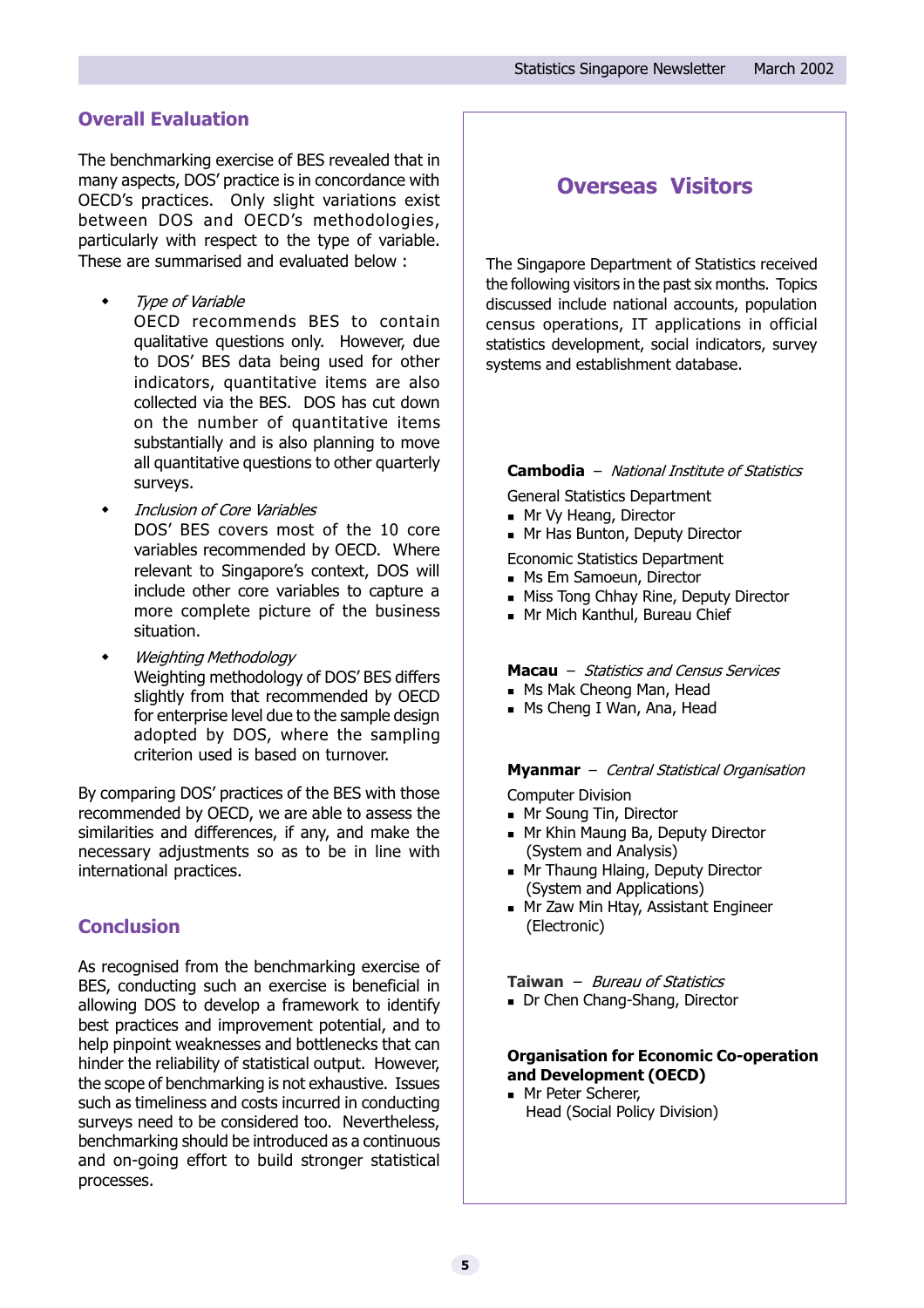# DOS in Top 100 of 2002 CIO 100 Honourees List

**CIO 100 Honourees – "The definitive list of companies that achieved their 2001 goals by creating breakthroughs in product development, relationship building and process management with IT.** 

The Singapore Department of Statistics (DOS) is among the top 100 companies honoured by CIO magazine of the International Data Group (IDG) Communication. The CIO 100 honourees list is an annual event covering the top 100 organisations in ASEAN and Hong Kong that adopted the best innovative IT strategies to achieve their business objectives. The selection of companies is made by a top panel of judges comprising academics,

# *Creating Value for Singapore*

The adoption of IT advances and new measures in census-taking have added value in three important ways:

- 1 Through the Census 2000 experience, the Singapore Department of Statistics contributes actively to the development of international statistical best practices.
	- $\triangleright$  Singapore's new approach combined a register-based census on basic particulars with a 20 per cent survey for detailed information.
	- $\triangleright$  The Internet, with direct access to a backend database, was used for the first time in Singapore's Census enumeration.
	- $\triangleright$  Data collection and processing systems which were based on the latest technology improved data timeliness.
- 2 Recognising respondents' concerns over data privacy and survey burden, the Department uses innovative mechanisms to provide flexibility and convenience in data submissions.
	- $\triangleright$  The integrated tri-modal data collection approach (Internet, CATI and Fieldwork) allowed respondents a choice of different modes for submitting Census information.
	- $\triangleright$  Respondents received minimal call-backs for clarifications, through the implementation of front-end data quality checks and integrated data processing modules.
- 3 The Department optimises the use of scarce manpower resources and achieves significant productivity gains.
	- $\triangleright$  The total costs was reduced from an estimated \$70 million for a traditional approach to \$22 million for Census 2000.
	- $\triangleright$  Manpower requirement was cut from an estimated 6,000 to about 600.

analysts and IT consultants. From the 100 honourees, 5 are given the CIO awards.

DOS was nominated for the year 2002 award in recognition of its achievements in building the IT workflow system for the recent Census of Population 2000. Being part of the CIO 100 list affirmed DOS's efficient and effective use of innovative IT solutions to address the challenges in the operational

environment and achieve organisational success.

Singapore is the first country in the world to adopt a fully integrated trimodal data collection system for the Census of Population 2000. This consists of internet, telephone and field enumeration using a database at the backend.

Responses from Internet and the Computer Assisted Telephone Interviewing (CATI) system were tracked by the Census Management System (CMS). Incomplete cases were channelled to a Fieldwork system for personal interviews.

Data collected through the tri-modal data collection system were directed to data processing modules to ensure data integrity and consistency. The seamless integration of applications was possible only with the CMS as the backbone of the entire set-up.

Singapore's approach for the Census has generated keen interest in other countries. The Singapore Department of Statistics has been receiving visitors from national statistical offices for discussion on the Census modus operandi.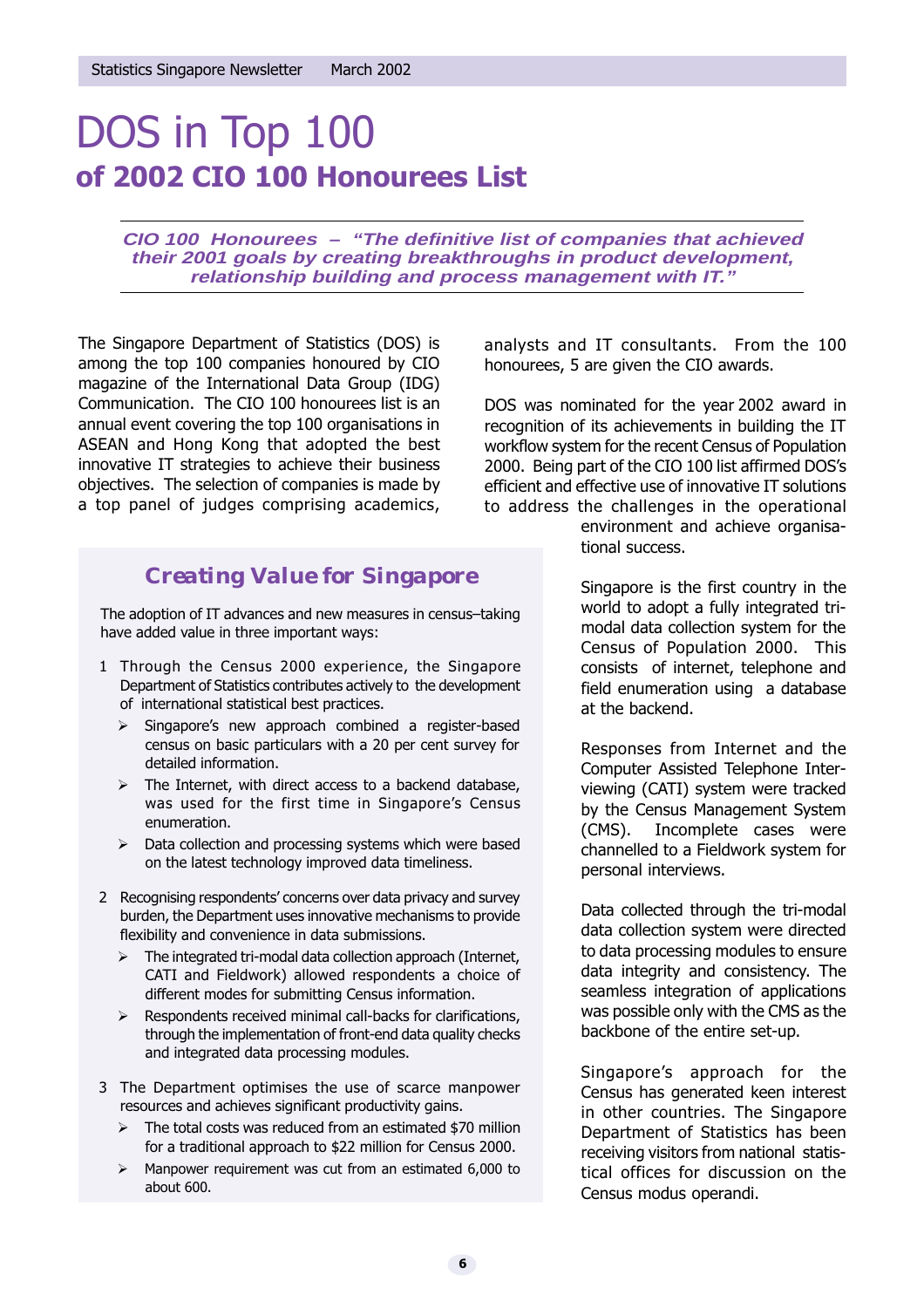# SAN at Singapore Department of Statistics

To manage a national statistical information system of quality and integrity, DOS collects, processes and maintains a progressive nerve centre of leading indicators and comprehensive economic, business, demographic and social statistics using stateof-the-art technology. In managing the exponential information growth at DOS, there is a radical and long-term plan to establish a robust and expandable storage architecture to support a wide range of application systems and specific-purpose statistical projects.

Storage Area Network (SAN) provides a high-speed, high-bandwidth storage network that logically connects storage to servers, so that enterprise information can be accessed from the consolidated storage platform at any time. Its scalability for increased storage of data and systems can be managed independently and effectively without having the need to change or upgrade the servers. By exploiting SAN, DOS is able to obtain high performance in storage I/O processes that are required for intensive applications' and databases' processing.

The SAN infrastructure has been assessed to be best suited for DOS in terms of the scalability, more efficient storage utilization and management, easier data sharing, fault tolerant and redundancy features leading to reduced disk failure and long-term costeffectiveness. DOS uses the HP SAN XP512 storage system with 2 Terabytes raw capacity, scalable up to 37 Terabytes raw capacity. SAN lays the foundation for the delivery of DOS' strategic rightsizing of mainframe applications' project. It also supports the future upgrade and consolidation of other statistical systems on the Unix and NT platforms to provide greater reliability for DOS business critical applications.

DOS is one of the few early adopters of SAN. The DOS' SAN which will be fully implemented by May 2002, would be one of the large SAN infrastructures among the government agencies. The set-up is at the Government Data Centre where DOS' new client/server platform rides on the HP Unix, SUN Solaris and Windows 2000 operating systems. At the same time, DOS is able to fully utilize the SAN to share its centralized backup resources for its various applications needs, increase and optimize the SAN resources to support new demands, disaster recovery and clustering needs in the future.

# SingStat@Your Service

The Singapore Department of Statistics offers a number of personalised statistical services to the public and private sectors on cost-recovery basis.

### Statistical Information Service

Our staff attend to statistical queries via telephone, fax or email.

- Call us at  $1800-3238118$  (local callers) 65-6-3327738 (overseas callers)
- Email us at info@singstat.gov.sg
- <sup>n</sup> Fax to us at 6-3327689 (local)
- 65-6-3327689 (overseas) Mail to us at Singapore Department of Statistics 100 High Street, #05-01 The Treasury Singapore 179434

For more details on our statistical services, visit www.singstat.gov.sg

#### Sampling Service for Establishments

Our Department undertakes sample selection of establishments from our Commercial Establishment Information System. This establishment register has some 300,000 records of live establishments in Singapore and serves as a sampling frame. The sample listing includes name of establishment, address and industry code.

#### Sampling Service for Dwellings

We provide professional advice on household sample design and selection. Our National Database on Dwellings, which contains all residential addresses in Singapore, comprises a comprehensive sampling frame on dwellings. The sample listing includes address and type of dwelling.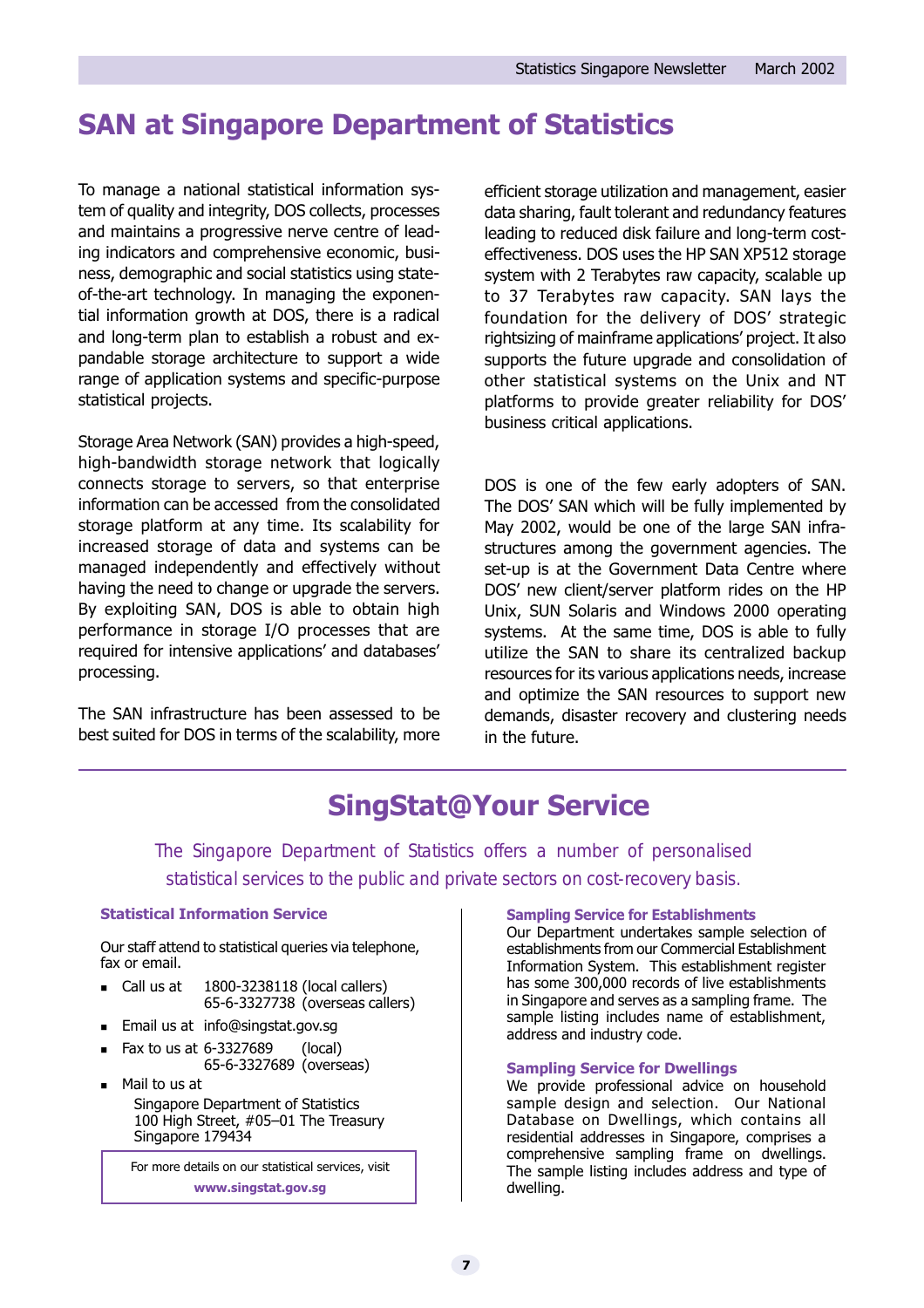# Statistics Singapore Home Page **www.singstat.gov.sg**

# *Revamped Website Launched*



# **The Singapore Department of Statistics has unveiled an enhanced home page with refreshing design, navigation-friendly features and enriched contents.**

The Statistics Singapore Home Page was first launched in 1995. The number of hits then was less than 30,000 per month. Today, the Home Page has a monthly average of 20,000 visitors and the number of monthly hits has reached more than half a million. With the revamp of the Home Page, use of the Singstat web services is expected to rise even higher.

# **Enriched Web Content**

The Department aims to deliver a high level of public service by disseminating more key statistics and improving data timeliness through the Home Page. The Home Page provides a wide range of statistical

indicators on the Singapore economy, business performance, population trends and household characteristics without charge.

The Department's key statistical publications are now available through the SingStat DataShop@GovMall in the Home Page. They include Census of Population 2000 Statistical Releases, Household Expenditure Survey Report, Economic Surveys Series, reports on Singapore investment abroad and foreign investment in Singapore, and Occasional/Information Papers on economic and social topics.

Data timeliness of the latest statistical releases is improved by one to three weeks. The Datashop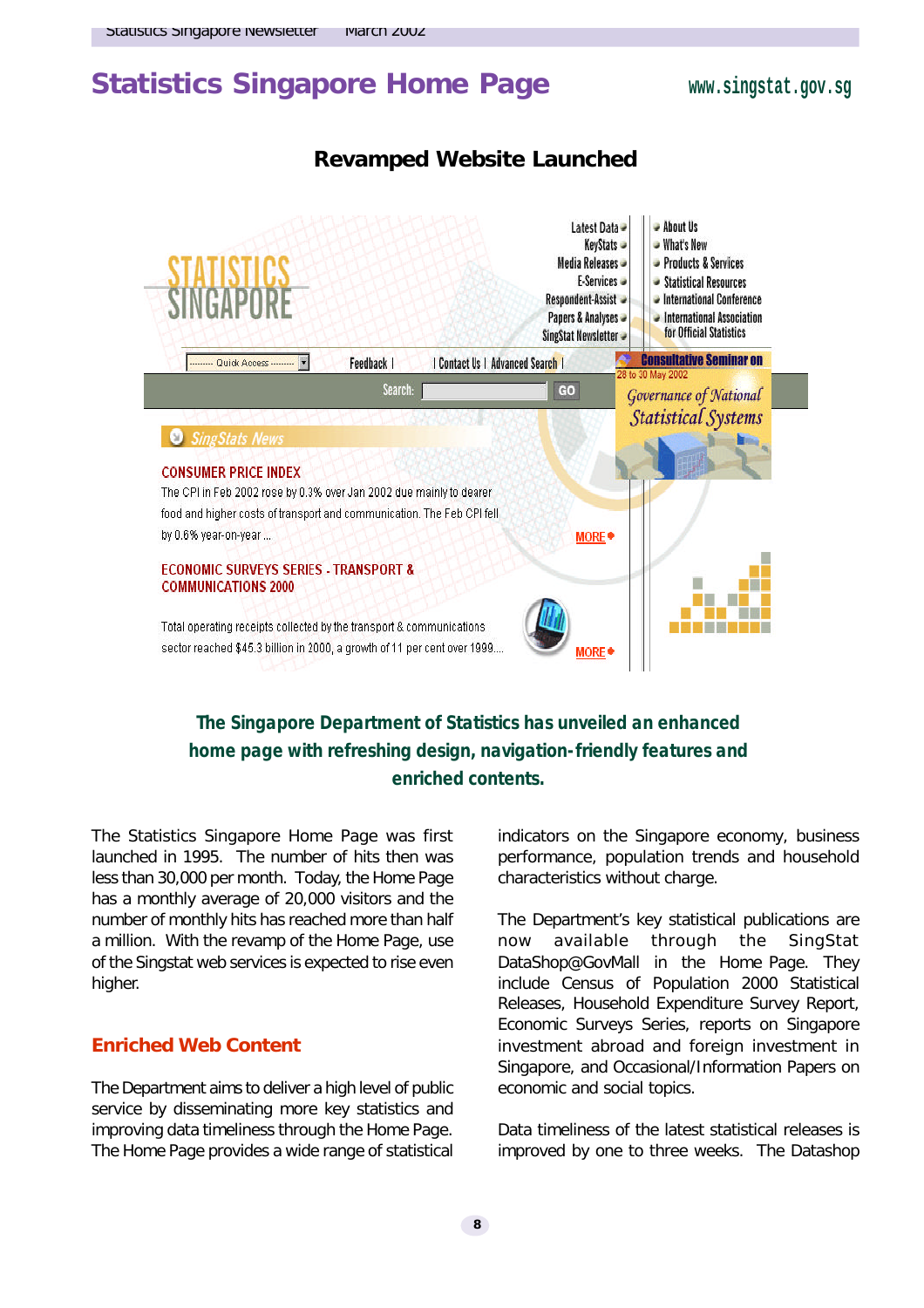now serves as the channel for the first release of softcopies of the Department's publications, before the hardcopies are printed.

The Home Page has adopted a "portal" approach for key official statistics. The Home Page provides a gateway for quick and convenient access to the Singapore statistics posted by Research and Statistics Units on the Internet. In addition, links to international and national statistical offices make available a network of global statistical resources to data users in Singapore.

# **User-Friendly Features**

The wealth of statistical information in the Home Page has been re-structured to provide improved accessibility. Themes have been introduced. "Breadcrumbs" and "Quick Access" are introduced for easy navigation between related topics and webpages. For most information, users need at most 3 clicks to reach the required webpage.

Access to the Home Page contents has been further enhanced with the inclusion of quick and advanced search facilities. Users could search by key word or phrase or word variation on the whole web site or selected sections of interest.

For the convenience of subscribers to the Department's TREND (Time Series Retrieval and Dissemination) System, information on user services are now available in the Home Page. Data users who are interested to subscribe to TREND could also apply online.

# 2001 in Brief

#### **Singapore's population**

… reached a total size of 4.13 million in June 2001.

#### **Average life expectancy at birth**

… was 76 years for males and 80 years for females.

#### **Literacy rate**

… was 96.8 per cent among males and 89.7 per cent among females.

#### **Average years of schooling**

… was 11.6 years for youths aged 15–29 years.

#### **Labour force participation rate**

… was 77.8 per cent among males and 54.3 per cent among females.

#### **Per capita GNP**

… was S\$37,433.

#### **Official foreign reserves**

… increased to S\$140 billion.

#### **Mobile phone subscribers**

… reached 692 per 1,000 population.

#### **Internet dial-up subscribers**

… was 578 per 1,000 population.

#### **Crime rate**

… dropped to 693 per 100,000 population.

# *Change in 2001 (Year-on-Year)*

**Unit Labour Cost Index**

… was higher by 7.3 per cent.

**Consumer Price Index** … rose by 1.0 per cent.

**Domestic Supply Price Index** … fell by 1.6 per cent.

**Retail Sales Index**

… was higher by 3.6 per cent.

**Catering Trade Index**

… fell by 1.5 per cent.

**Domestic Wholesale Trade Index** was 11.5 per cent lower.

**Foreign Wholesale Trade Index**

fell by 11.6 per cent.

**Business Receipts Index**

… rose by 2.4 per cent.

**Industrial Production Index**

fell by 11.5 per cent.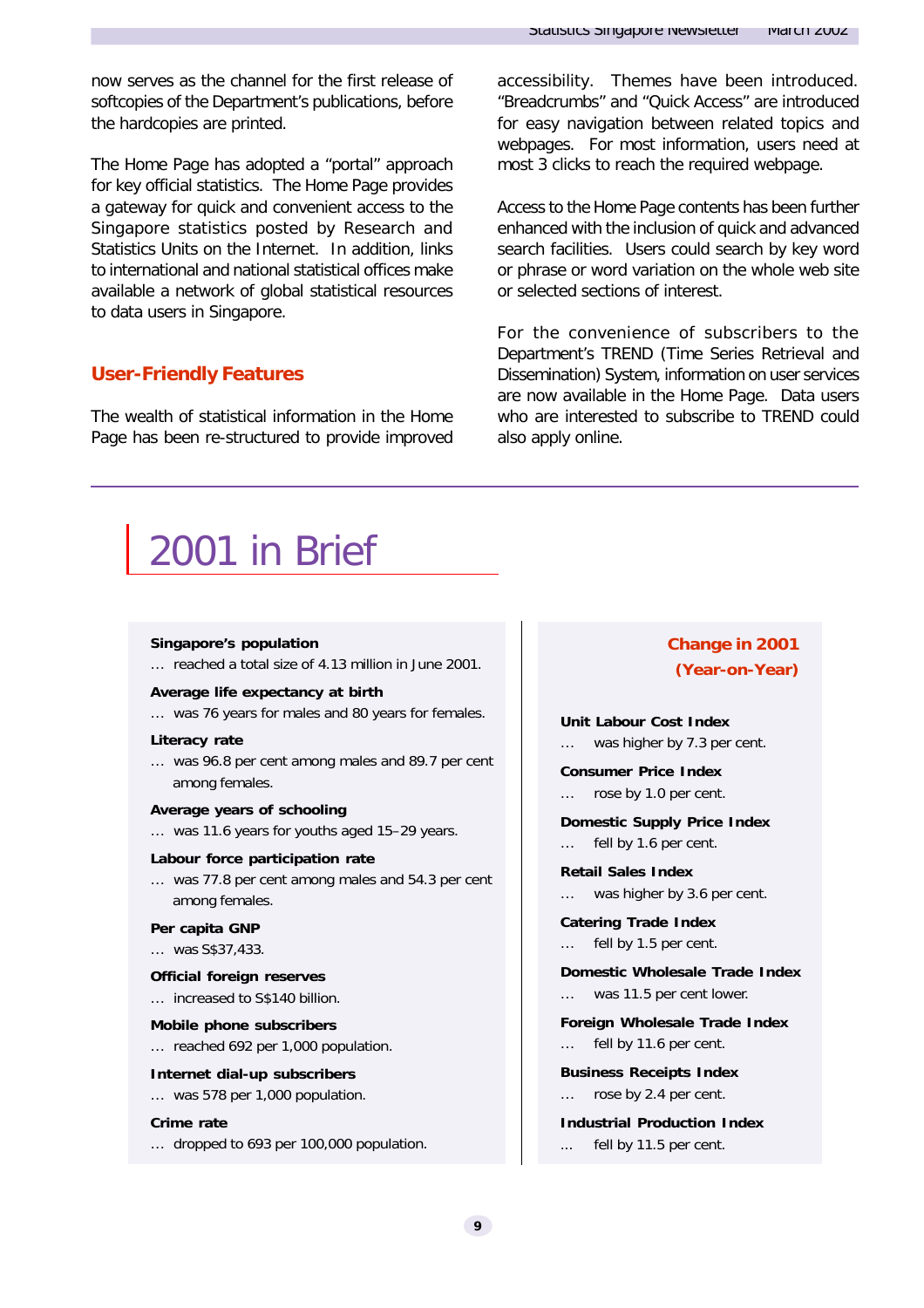# Overseas Travel by Singapore Residents

by Tan Yeow Lip Population Statistics Section Singapore Department of Statistics

# **Introduction**

With globalization and greater affluence, more Singapore residents travel overseas for business or leisure. There is also a large number who make multiple trips abroad. The ease of air travel and Singapore's excellent facilities as a transportation hub have facilitated travel overseas.

This paper provides an overview of travel trends among Singapore residents during the last decade and a more detailed analysis of overseas travel in 2000. Data on outbound departures of Singapore residents during 1991-2001 are obtained from administrative records. Socio-economic characteristics of Singapore residents who traveled in 2000 are obtained from Singapore's Census of Population 2000.

# Travel Trends

Overseas travel has become more prevalent among the Singapore resident population. In 2001, Singapore residents made a total of 4.4 million trips overseas by air and sea, up from 1.6 million trips in 1991 (Chart 1). This represented an annual growth rate of 11 per cent during the decade, which was much higher than the population growth rate of 2 per cent. Thus, the propensity to travel overseas has increased. The number of outbound departures rose from 575 per thousand residents in 1991 to 1,315 in 2001.

#### CHART 1 OUTBOUND DEPARTURES OF SINGAPORE RESIDENTS BY AIR AND SEA



# Overseas Travel in 2000

Overseas trips in Census 2000 refer to those that lasted longer than two days and were made during the last twelve months prior to enumeration.

# High Proportion who Traveled Overseas

About half of the adult resident population traveled to Malaysia or other countries for more than two days in the last twelve months. Among the 2.5 million residents aged 15 years and over, 48 per cent made at least 1 trip overseas.

Young adults in their late twenties and early thirties had the highest propensity to travel overseas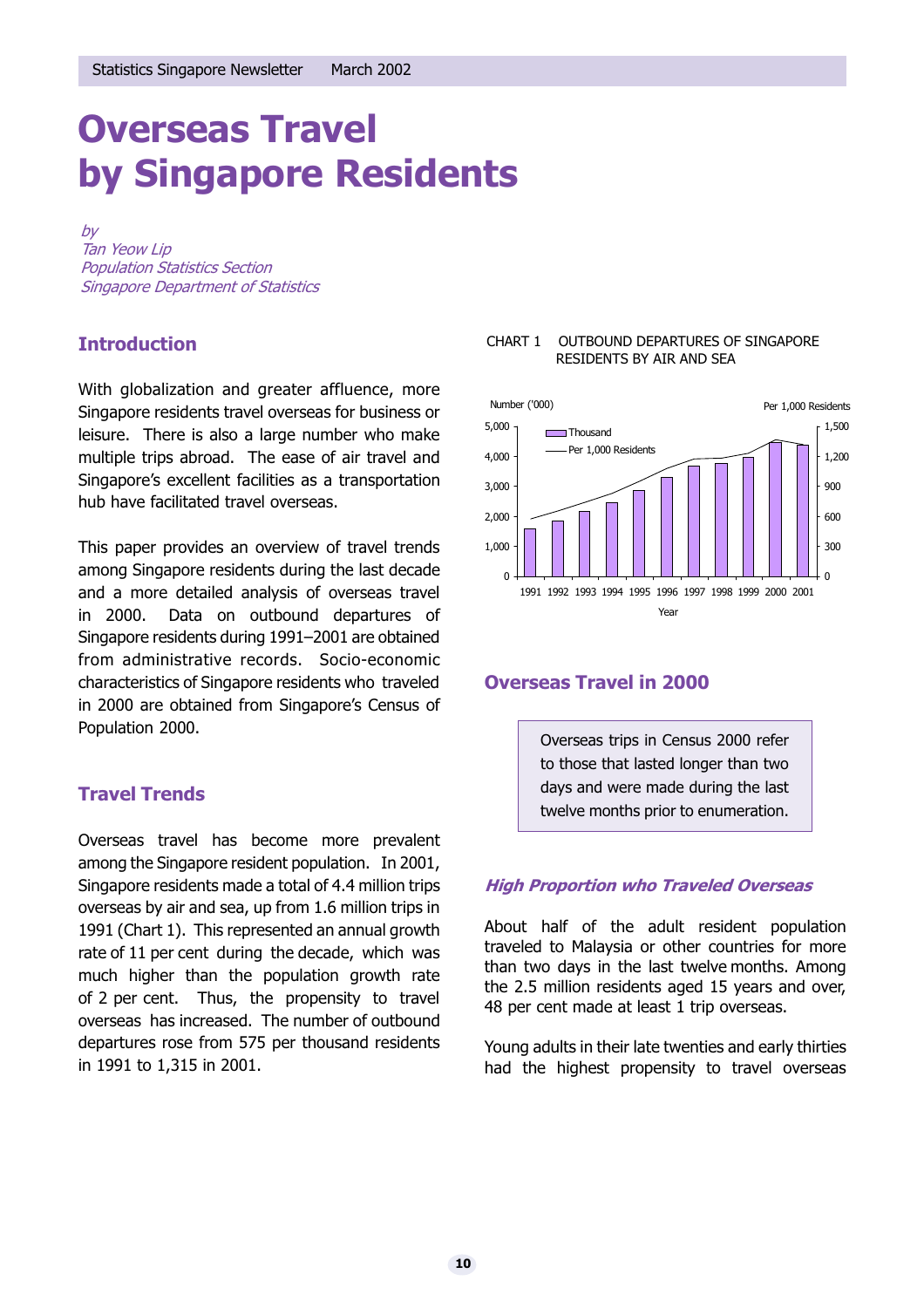(Chart 2). The proportion that traveled overseas declined with increasing age. There was a sharp drop in the proportion at age 60-64 years. As older persons entered into retirement, work-related travel would be curtailed and there could possibly be health and financial constraints as well.



Proportionately more young females traveled overseas than their male counterparts. This could be because males serve National Service at age 18-21 years and pursue higher education in their early twenties. Among both males and females, relatively few of the youths aged  $15-19$ years traveled overseas, possibly because of study priorities and limited budgets.

Working persons had the highest propensity to travel overseas while retirees and students have the least (Table 1). Among the working residents, managers and professionals had the highest proportion making at least 1 trip overseas.

## High Proportion of Multiple Trippers

Given Malaysia's close proximity and the close family and business ties with Singapore, multiple trips are often made by Singapore residents who travel to Malaysia. Among the total of 372,000 Singapore residents aged 15 years and over who traveled to Malaysia only in 2000, almost half (48 per cent) made two or more trips there (Table 2). For those who traveled to other countries only, only one third made multiple trips overseas.

#### TABLE 1 SELECTED CHARACTERISTICS OF SINGAPORE RESIDENTS AGED 15 YEARS AND OVER, 2000

|                                                                                                               | Number<br>(000)                           | Proportion who Traveled<br>Overseas in Last 12 Months |
|---------------------------------------------------------------------------------------------------------------|-------------------------------------------|-------------------------------------------------------|
| <b>TOTAL</b><br>Males<br><b>Females</b>                                                                       | 2,494.6<br>1,229.8<br>1,264.9             | 48.3<br>48.1<br>48.5                                  |
| <b>Economic Status</b><br>Working<br><b>Homemakers</b><br>Retired<br><b>Students</b>                          | 1,482.6<br>361.6<br>247.8<br>217.2        | 54.3<br>44.7<br>36.2<br>37.3                          |
| Occupational Distribution<br>Managerial & Professional<br>Technical<br>Clerical<br>Sales & Services<br>Others | 362.1<br>283.4<br>213.6<br>183.0<br>440.6 | 75.0<br>63.1<br>50.8<br>43.1<br>38.0                  |

#### TABLE 2 BROAD DESTINATION OF OVERSEAS TRIPS, 2000

| Number of Trips                 | <b>Total</b> | Malaysia<br>Only | <b>Other Countries</b><br>Only | Malaysia &<br><b>Other Countries</b> |
|---------------------------------|--------------|------------------|--------------------------------|--------------------------------------|
|                                 |              |                  |                                |                                      |
| No. with At Least 1 Trip ('000) | 1,206.0      | 371.5            | 516.4                          | 318.1                                |
|                                 |              |                  |                                |                                      |
| Per Cent*                       | 100.0        | 100.0            | 100.0                          | 100.0                                |
|                                 | 44.7         | 51.6             | 67.3                           |                                      |
| $2 - 3$                         | 31.1         | 30.6             | 23.6                           | 43.8                                 |
| $4 - 5$                         | 10.3         | 8.8              | 4.3                            | 21.7                                 |
| 6 or More                       | 13.0         | 8.5              | 4.3                            | 32.4                                 |
|                                 |              |                  |                                |                                      |

Includes a small proportion who did not specify the number of overseas trips.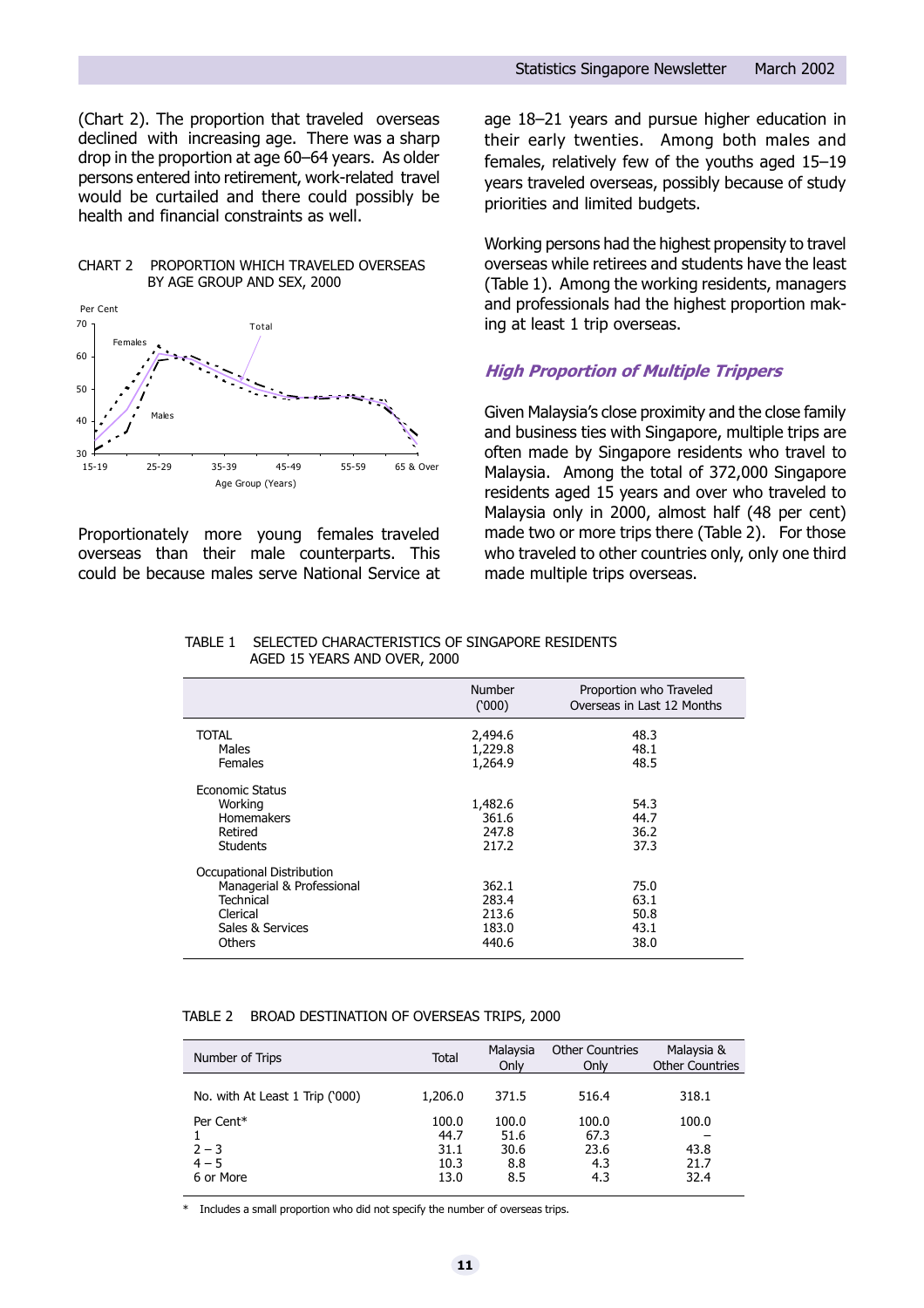Multiple trips were relatively more common for males than females (Chart 3). Some 57 per cent of resident males had made 2 or more trips overseas, compared with 52 per cent of the resident females.

## Frequency of Overseas Travel

Among Singapore residents who traveled overseas, an average of 3.4 trips was made in 2000. Males in the prime working ages of 30-49 years were the most well-traveled, with an average of 5 trips during the 12-month reference period (Chart 4). Among

single and married females, there was no significant difference in the average number of overseas trips for most ages.

## Differentials by Economic Status

Working persons traveled more frequently than non-working persons. In 2000, they had the highest average of 3.8 trips in a year, some of which could be work-related (Table 3). Students made the least number of trips overseas and a relatively large proportion traveled only to Malaysia.



#### CHART 3 NUMBER OF OVERSEAS TRIPS BY SEX, 2000

#### CHART 4 AVERAGE NUMBER OF TRIPS BY MALE AND FEMALE TRAVELERS, 2000



#### TABLE 3 ECONOMIC STATUS OF OVERSEAS TRAVELERS AGED 15 YEARS AND OVER, 2000

|                                                   | Total                                 | Working                               | Homemaker                           | Retired                             | Student                             |
|---------------------------------------------------|---------------------------------------|---------------------------------------|-------------------------------------|-------------------------------------|-------------------------------------|
| No. with At Least 1 Trip ('000)                   | 1,206.0                               | 805.3                                 | 161.7                               | 89.7                                | 81.0                                |
| Per Cent*<br>1<br>$2 - 3$<br>$4 - 5$<br>6 or More | 100.0<br>44.7<br>31.1<br>10.3<br>13.0 | 100.0<br>41.5<br>31.2<br>11.0<br>15.3 | 100.0<br>49.4<br>31.6<br>9.6<br>8.9 | 100.0<br>48.5<br>31.4<br>9.7<br>9.9 | 100.0<br>60.8<br>28.7<br>6.2<br>4.2 |
| Average No. of Trips                              | 3.4                                   | 3.8                                   | 2.7                                 | 2.8                                 | 2.0                                 |
| % Who Traveled to Malaysia Only                   | 30.8                                  | 28.2                                  | 39.6                                | 29.4                                | 38.9                                |

Includes a small proportion who did not specify the number of overseas trips.

Note : Average number of trips is computed based on persons with at least 1 trip.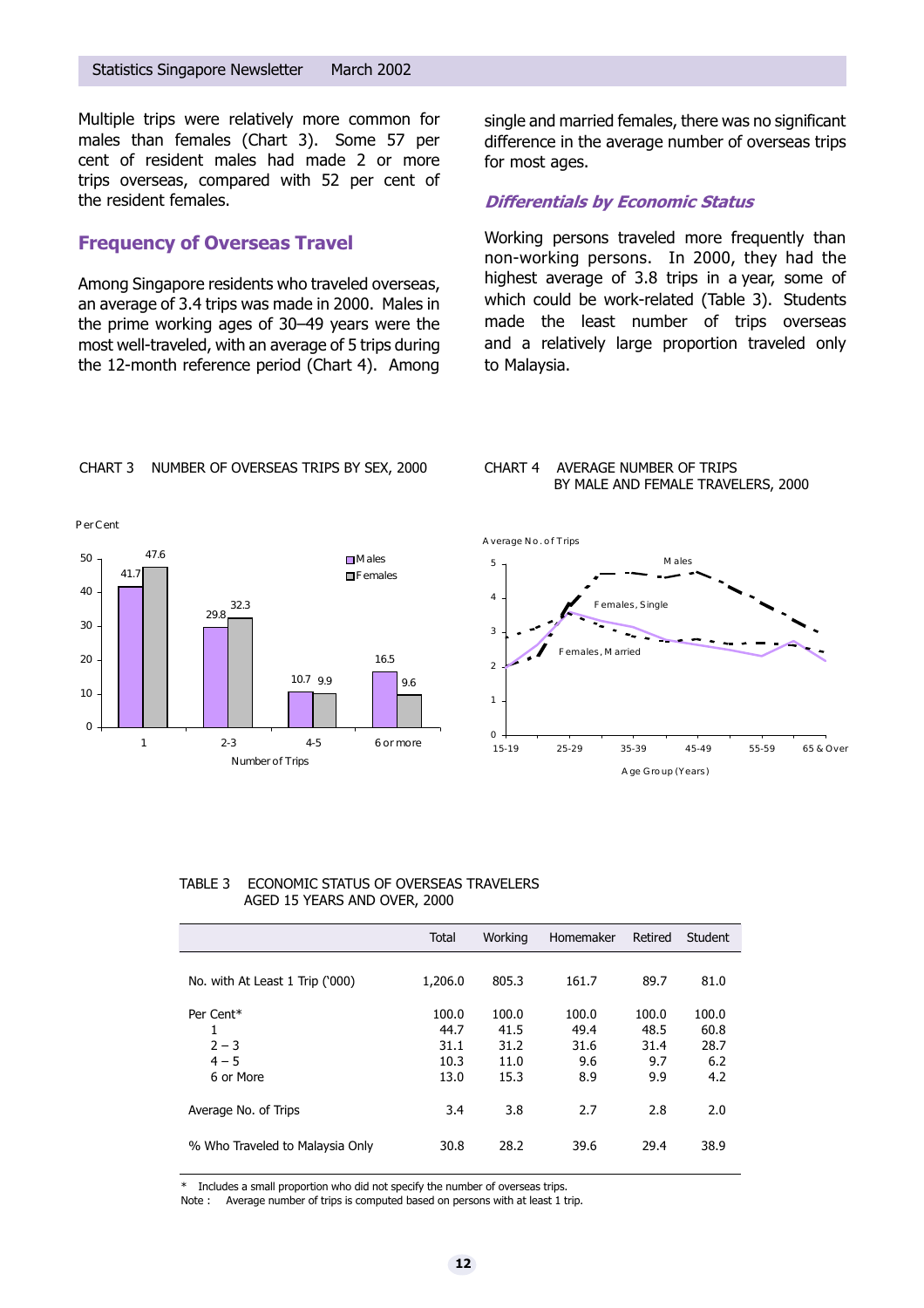#### Occupational Differentials

Among the working population who traveled overseas, those in managerial and professional occupations made an average of 5.2 trips in a year (Table 4). In contrast, working persons in clerical positions had the lowest average of 2.7 trips.

#### Income Differentials

Table 5 shows that the number of overseas trips made in a year is positively correlated with household income. Among residents with household income of \$6,000 and over, an average of 4.2 trips was made. Those with household income of less than \$6,000 had a lower average of 3 trips and a large proportion traveled to Malaysia only.

### Concluding Remarks

Travelling for business or leisure is increasingly common among Singapore residents. Multiple trips have also become more common. With higher disposable income and work-related trips, people are enjoying greater opportunity to travel. Overseas travel by Singapore residents is expected to rise in future with increasing globalization, as the number of business trips will increase.

#### TABLE 4 OCCUPATIONAL DISTRIBUTION OF OVERSEAS TRAVELERS WHO WERE WORKING, 2000

|                                              | <b>Total</b>                          | Managerial &<br>Professional          | Technical                             | Clerical                            | Sales &<br><b>Services</b>           | Others                              |
|----------------------------------------------|---------------------------------------|---------------------------------------|---------------------------------------|-------------------------------------|--------------------------------------|-------------------------------------|
| No. with At Least 1 Trip ('000)              | 805.3                                 | 271.5                                 | 178.9                                 | 108.4                               | 78.9                                 | 167.5                               |
| Per Cent*<br>$2 - 3$<br>$4 - 5$<br>6 or More | 100.0<br>41.5<br>31.2<br>11.0<br>15.3 | 100.0<br>28.8<br>31.3<br>14.1<br>24.6 | 100.0<br>41.1<br>33.7<br>11.3<br>13.0 | 100.0<br>49.9<br>31.9<br>9.3<br>8.6 | 100.0<br>50.3<br>27.3<br>7.5<br>11.3 | 100.0<br>52.7<br>29.6<br>8.4<br>8.7 |
| Average No. of Trips                         | 3.8                                   | 5.2                                   | 3.5                                   | 2.7                                 | 4.0                                  | 2.8                                 |
| % Who Traveled to Malaysia Only              | 28.2                                  | 16.7                                  | 27.4                                  | 35.0                                | 34.5                                 | 40.3                                |

\* Includes a small proportion who did not specify the number of overseas trips.

Note : Average number of trips is computed based on persons with at least 1 trip.

#### TABLE 5 HOUSEHOLD INCOME OF OVERSEAS TRAVELERS, 2000

|                                 | Total   | <b>Below</b><br>\$2,000 | $$2,000-$<br>\$3,999 | $$4,000-$<br>\$5,999 | \$6,000<br>& Over |  |
|---------------------------------|---------|-------------------------|----------------------|----------------------|-------------------|--|
|                                 |         |                         |                      |                      |                   |  |
| No. with At Least 1 Trip ('000) | 1,206.0 | 167.6                   | 279.7                | 250.9                | 507.9             |  |
| Per Cent <sup>*</sup>           | 100.0   | 100.0                   | 100.0                | 100.0                | 100.0             |  |
| 1                               | 44.7    | 53.2                    | 51.9                 | 47.6                 | 36.5              |  |
| $2 - 3$                         | 31.1    | 28.7                    | 29.6                 | 31.2                 | 32.6              |  |
| $4 - 5$                         | 10.3    | 8.4                     | 8.6                  | 9.8                  | 12.1              |  |
| 6 or More                       | 13.0    | 9.1                     | 9.2                  | 10.7                 | 17.6              |  |
| Average No. of Trips            | 3.4     | 2.7                     | 2.8                  | 3.1                  | 4.2               |  |
| % Who Traveled to Malaysia Only | 30.8    | 38.9                    | 40.7                 | 33.1                 | 21.5              |  |
|                                 |         |                         |                      |                      |                   |  |

\* Includes a small proportion who did not specify the number of overseas trips.

Note : Average number of trips is computed based on persons with at least 1 trip.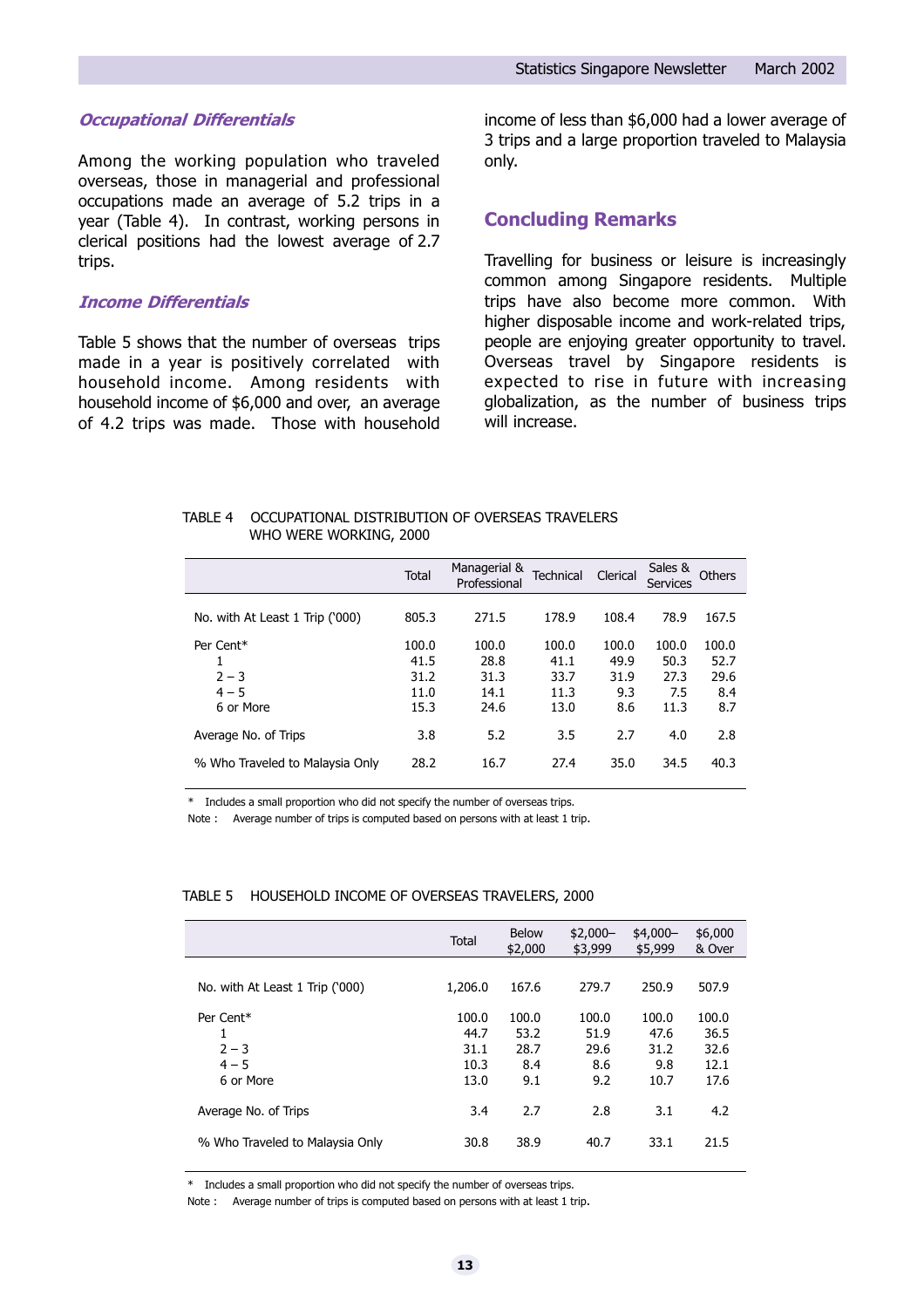# Food Prices Today

This last series of "Food Prices Today" presents the price trends of selected varieties of fresh vegetables over the last four decades. Prices of leafy, fruit and root vegetables increased significantly between 1970 and 1980, and moderately between 1990 and 2000 (Table 1). Over the forty-year period (1961-2000), leafy vegetables experienced the most substantial price increase compared with fruit and root vegetables. In particular, prices of spinach surged by 5 times, from 33 cents a kilogram in 1961 to \$2.11 in 2000. Other selected varieties of leafy vegetables also registered price increases of 3-4 folds in 2000 compared to 40 years ago.

Among the fruit vegetables, price of long beans which was \$2.74 per kilogram in 2000 was more than 5 times the price of 50 cents per kilogram in 1961. Similarly, prices of cucumbers, red chillies

and tomatoes were about 1.5 to 2.5 times higher in 2000 than in 1961.

As for root vegetables, prices of potatoes and large onions tripled between 1961 and 2000. Selling at just 38 cents and 43 cents per kilogram respectively in 1961, their prices stood at a high \$1.18 and \$1.20 per kilogram in 2000. During the past 2 decades, carrots and garlics had become cheaper. While one kilogram of carrots and garlics were priced at \$2.03 and \$3.90 respectively in 1980, they were available for \$1.97 and \$2.75 per kilogram in 2000.

The average household income from work rose by 156 per cent in 1990 over 1980 and by 61 per cent in 2000 over 1990 (Table 2). These increases are much higher than the corresponding increases of 18 per cent and 16 per cent respectively recorded in the general food prices.

| OF VEGETABLES           |               |                          |                |                      |        |
|-------------------------|---------------|--------------------------|----------------|----------------------|--------|
|                         |               |                          |                |                      | Dollar |
|                         |               | 1961 1970 1980 1990 2000 |                |                      |        |
| Leafy Vegetables, Fresh | $\sim$ $\sim$ | $\sim$ $\sim$ $\sim$     | $\overline{a}$ | $\sim$ $\sim$ $\sim$ |        |

TABLE 1 AVERAGE RETAIL PRICES OF SELECTED TYPES

|                         | 1961 | 1970 | 1980 | 1990 | ZUUU |
|-------------------------|------|------|------|------|------|
| Leafy Vegetables, Fresh |      |      |      |      |      |
| Cabbage, 1 kg           | 0.48 | 0.60 | 1.29 | 1.64 | 1.71 |
| Spinach, 1 kg           | 0.33 | 0.38 | 1.07 | 1.82 | 2.11 |
| Small Mustard, 1 kg     | 0.46 | 0.55 | 1.77 | 2.21 | 2.26 |
| Kale, 1 kg              | na   | na   | 2.76 | 3.41 | 3.12 |
| Bean Sprouts, 1 kg      | 0.26 | 0.30 | 0.91 | 0.99 | 1.04 |
|                         |      |      |      |      |      |
| Fruit Vegetables, Fresh |      |      |      |      |      |
| Cucumbers, 1 kg         | 0.41 | 0.43 | 0.78 | 1.00 | 1.07 |
| Red Chillies, 1 kg      | 1.50 | 1.59 | 3.57 | 4.71 | 4.90 |
| Tomatoes, 1 kg          | 0.73 | 0.83 | 1.88 | 2.21 | 2.56 |
| Long Beans, 1 kg        | 0.50 | 0.56 | 1.32 | 2.01 | 2.74 |
|                         |      |      |      |      |      |
| Root Vegetables, Fresh  |      |      |      |      |      |
| Carrots, 1 kg           | na   | na   | 2.03 | 2.03 | 1.97 |
| Garlic, 1 kg            | na   | na   | 3.90 | 3.39 | 2.75 |
| Large Onions, 1 kg      | 0.43 | 0.55 | 1.31 | 1.03 | 1.20 |
| Potatoes, 1 kg          | 0.38 | 0.53 | 1.03 | 1.09 | 1.18 |
|                         |      |      |      |      |      |

#### TABLE 2 PERCENTAGE CHANGE IN AVERAGE RETAIL PRICES OF SELECTED FOOD ITEMS AND AVERAGE HOUSEHOLD INCOME FROM WORK

|                                                                                                                      |                                     | Per Cent                            |
|----------------------------------------------------------------------------------------------------------------------|-------------------------------------|-------------------------------------|
|                                                                                                                      | 1990/1980                           | 2000/1990                           |
| <b>General Food Prices</b>                                                                                           | 18.0                                | 16.4                                |
| Leafy Vegetables, Fresh<br>Cabbage, 1 kg<br>Spinach, 1 kg<br>Small Mustard, 1 kg<br>Kale, 1 kg<br>Bean Sprouts, 1 kg | 27.1<br>70.1<br>24.9<br>23.6<br>8.8 | 4.3<br>15.9<br>2.3<br>$-8.5$<br>5.1 |
| Fruit Vegetables, Fresh<br>Cucumbers, 1 kg<br>Red Chillies, 1 kg<br>Tomatoes, 1 kg<br>Long Beans, 1 kg               | 28.2<br>31.9<br>17.6<br>52.3        | 7.0<br>4.0<br>15.8<br>36.3          |
| Root Vegetables, Fresh<br>Carrots, 1kg<br>Garlic, 1 kg<br>Large Onions, 1 kg<br>Potatoes, 1 kg                       | $-13.1$<br>$-21.4$<br>5.8           | $-3.0$<br>$-18.9$<br>16.5<br>8.3    |
| <b>Average Household Income</b><br>from Work                                                                         | 156.3                               | 60.7                                |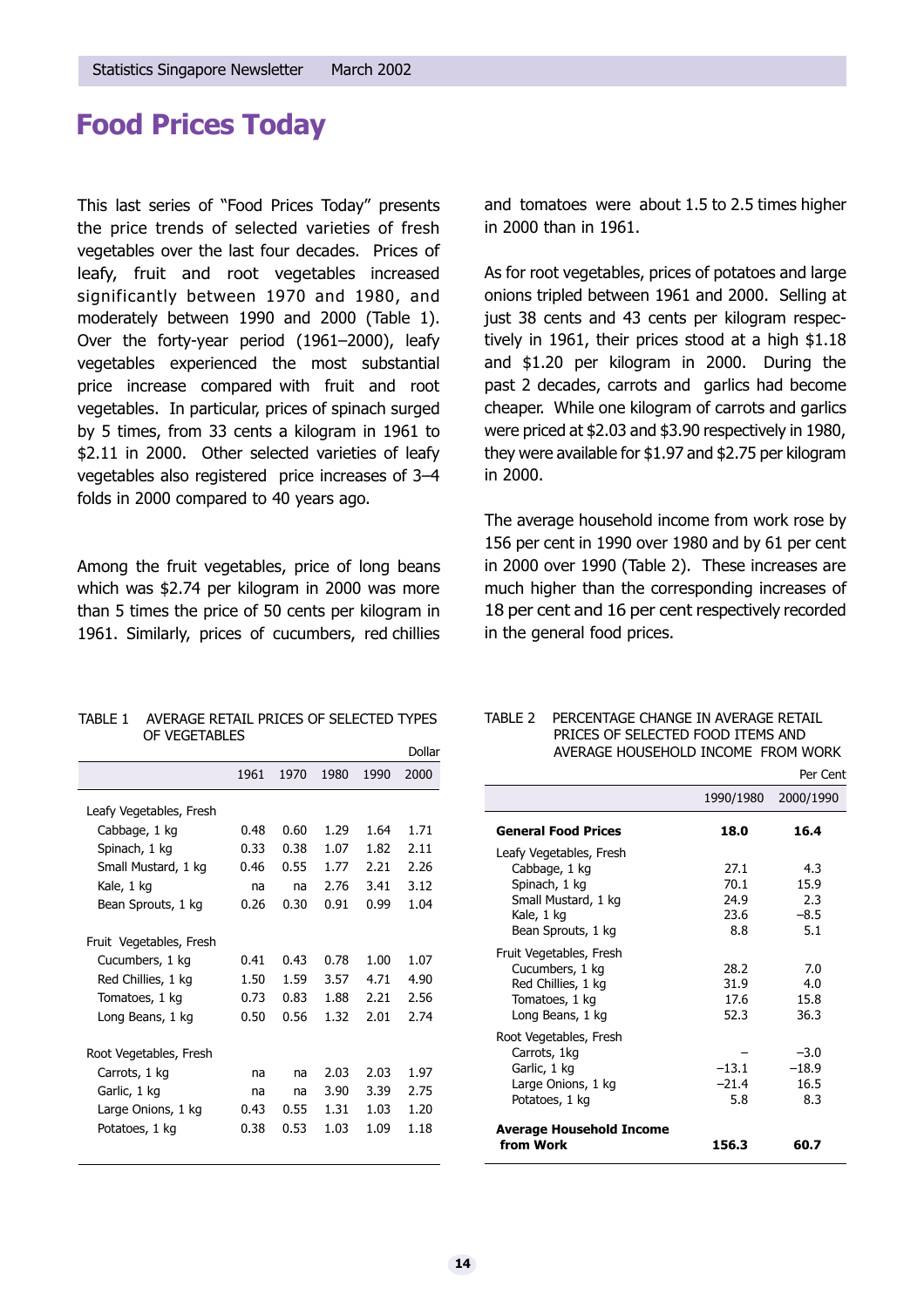# Formation and Cessation of Companies and Businesses, 2001

# **Companies**

The economic slowdown of 2001 saw a sharp dip in the number of new companies formed. Company formation decreased by 23 per cent, from 11,032 in 2000 to 8,511 in 2001. All the major industries experienced declines in company formation, with the largest drop in transport and communications sector. It shrank by 49 per cent in 2001 after achieving a record growth of 122 per cent in the previous year. Web hosting services, software consultancy and IT development were among those with fewer new comers.

During the same period, company cessation increased by 5.5 per cent. Company closures rose to 5,593 in 2001, up from 5,303 in 2000. Among the industries, financial and business services, and transport and communications sectors registered the largest cessation increases of 15 and 11 per cent respectively.

### **Businesses**

The impact of the slowdown was lesser on business formation. In 2001, a total of 24,691 new businesses was formed. This was a decrease of 2.9 per cent compared to 25,425 new businesses formed in 2000. All the key industries posted decreases in new businesses except commerce sector. Sectors that registered declines in business formation included construction (mainly renovation contractors and electrical works), transport and communications (chartered buses and moving services) and manufacturing (mainly furniture, plastic products and machinery and equipment). Conversely, there were more new businesses providing technical and commercial education.

Despite the downturn in economy, business cessations were down across all major industries. The total number of business closures in 2001 was 22,521, representing a contraction of 7.0 per cent compared to 2000.

#### TABLE 1 FORMATION AND CESSATION OF COMPANIES BY INDUSTRY, 2000 AND 2001

| Industry                                 | 2000      | Number<br>2001 | % Change |
|------------------------------------------|-----------|----------------|----------|
|                                          |           | Formation      |          |
| <b>All Industries</b>                    | 11,032    | 8,511          | -22.9    |
| Manufacturing                            | 821       | 748            | $-8.9$   |
| Construction                             | 667       | 547            | $-18.0$  |
| Commerce                                 | 3,027     | 2,717          | $-10.2$  |
| Transport & Communications               | 1,096     | 559            | $-49.0$  |
| <b>Financial &amp; Business Services</b> | 4,707     | 3,122          | $-33.7$  |
| <b>Others</b>                            | 714       | 818            | 14.6     |
|                                          | Cessation |                |          |
| <b>All Industries</b>                    | 5,303     | 5,593          | 5.5      |
| Manufacturing                            | 518       | 516            | 0.4      |
| Construction                             | 349       | 349            | 0.0      |
| Commerce                                 | 2,260     | 2,262          | 0.1      |
| Transport & Communications               | 397       | 439            | 10.6     |
| <b>Financial &amp; Business Services</b> | 1,605     | 1,841          | 14.7     |
| <b>Others</b>                            | 174       | 186            | 6.9      |

#### TABLE 2 FORMATION AND CESSATION OF BUSINESSES BY INDUSTRY, 2000 AND 2001

| Industry                                 | 2000   | Number<br>2001 | % Change |
|------------------------------------------|--------|----------------|----------|
|                                          |        | Formation      |          |
| <b>All Industries</b>                    | 25,425 | 24,691         | $-2.9$   |
| Manufacturing                            | 1,991  | 1,758          | $-11.7$  |
| Construction                             | 2,847  | 2,283          | $-19.8$  |
| Commerce                                 | 9,753  | 10,069         | 3.2      |
| Transport & Communications               | 1,683  | 1,385          | $-17.7$  |
| <b>Financial &amp; Business Services</b> | 6,287  | 5,863          | $-6.7$   |
| <b>Others</b>                            | 2,864  | 3,333          | 16.4     |
|                                          |        | Cessation      |          |
| <b>All Industries</b>                    | 24,208 | 22,521         | -7.0     |
| Manufacturing                            | 1,768  | 1,652          | $-6.6$   |
| Construction                             | 3,228  | 3,047          | $-5.6$   |
| Commerce                                 | 10,293 | 9,126          | $-11.3$  |
| Transport & Communications               | 1,329  | 1,318          | $-0.8$   |
| <b>Financial &amp; Business Services</b> | 5,031  | 4,982          | $-1.0$   |
| <b>Others</b>                            | 2,559  | 2,396          | $-6.4$   |